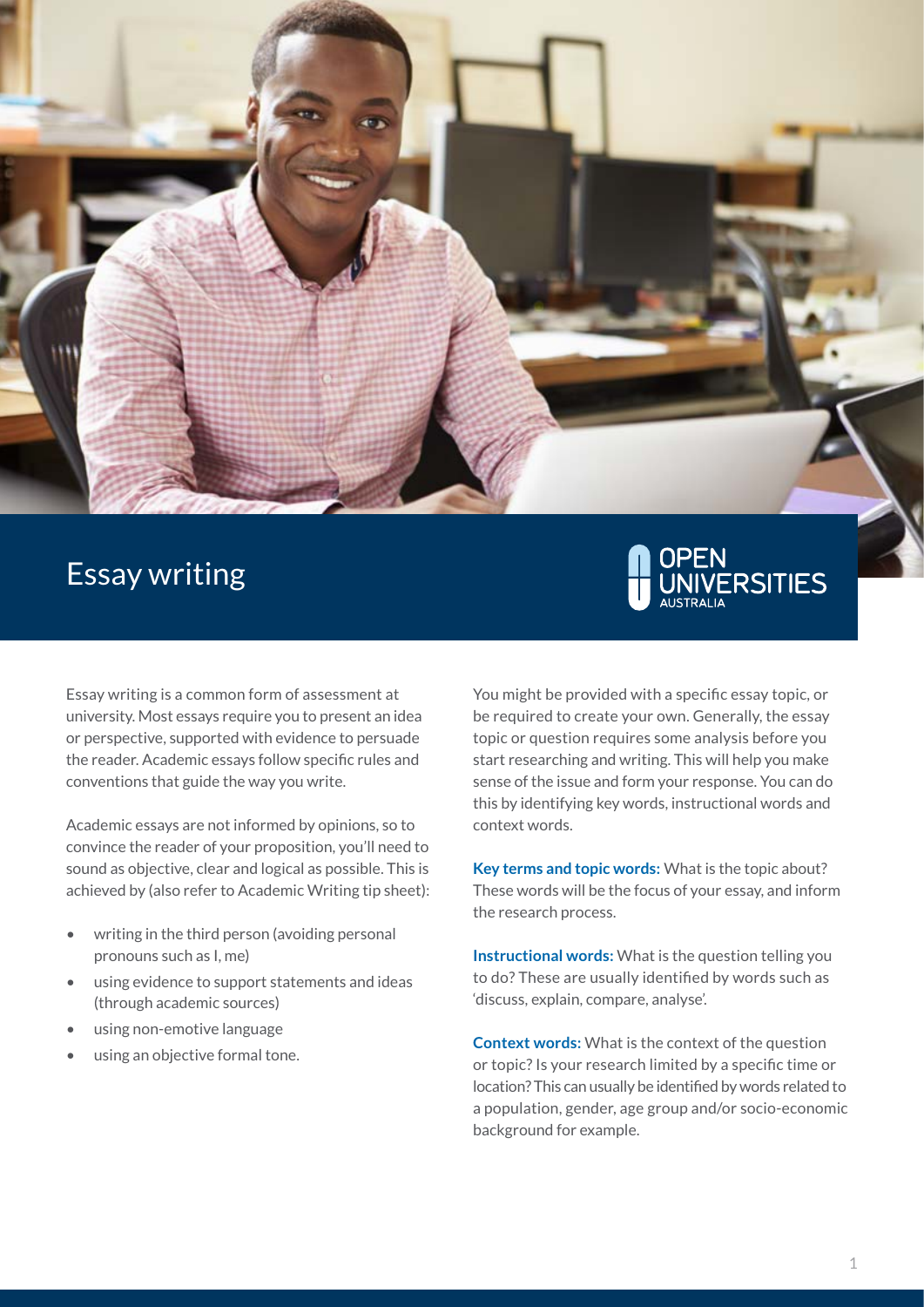Academic essays usually follow a specific structure, starting with the introduction, followed by supporting body paragraphs and finalised with a concluding paragraph:



## **Planning your writing:**

After analysing the topic or question, you can look at planning and drafting your essay. Here are some ideas to help get you started:

- Formulate your main idea what are your initial thoughts on the topic? This forms your tentative thesis statement (also known as your essay contention).
- Start brainstorming what do you know about this topic? How will your lecture notes or weekly readings assist you? Where can you learn more about the key words or concepts? What arguments or ideas can you use to support your tentative thesis statement?
- Start researching and gathering information to use as evidence for your arguments.
- Map out a rough plan of where this information will fit within each section of your essay.
- If your argument has changed since commencing your research then revise your initial thesis statement.
- Start the writing process. If you're getting stuck, begin by writing in dot points to get the ideas flowing.
- Edit and proof read your drafts, and ensure you reread the assessment criteria.

#### **Introduction:**

- Introduce the issue or topic, and background information.
- Define key words and terminology (sourced from the topic or question).
- Aim to position the issue or idea what is the argument? What is the debate or source of contention? This will build up to your main response to the issue.
- Present your thesis contention or statement. This is the main idea of your essay, which states the purpose and your response to the question or topic.
- Mention your arguments briefly these support your thesis statement.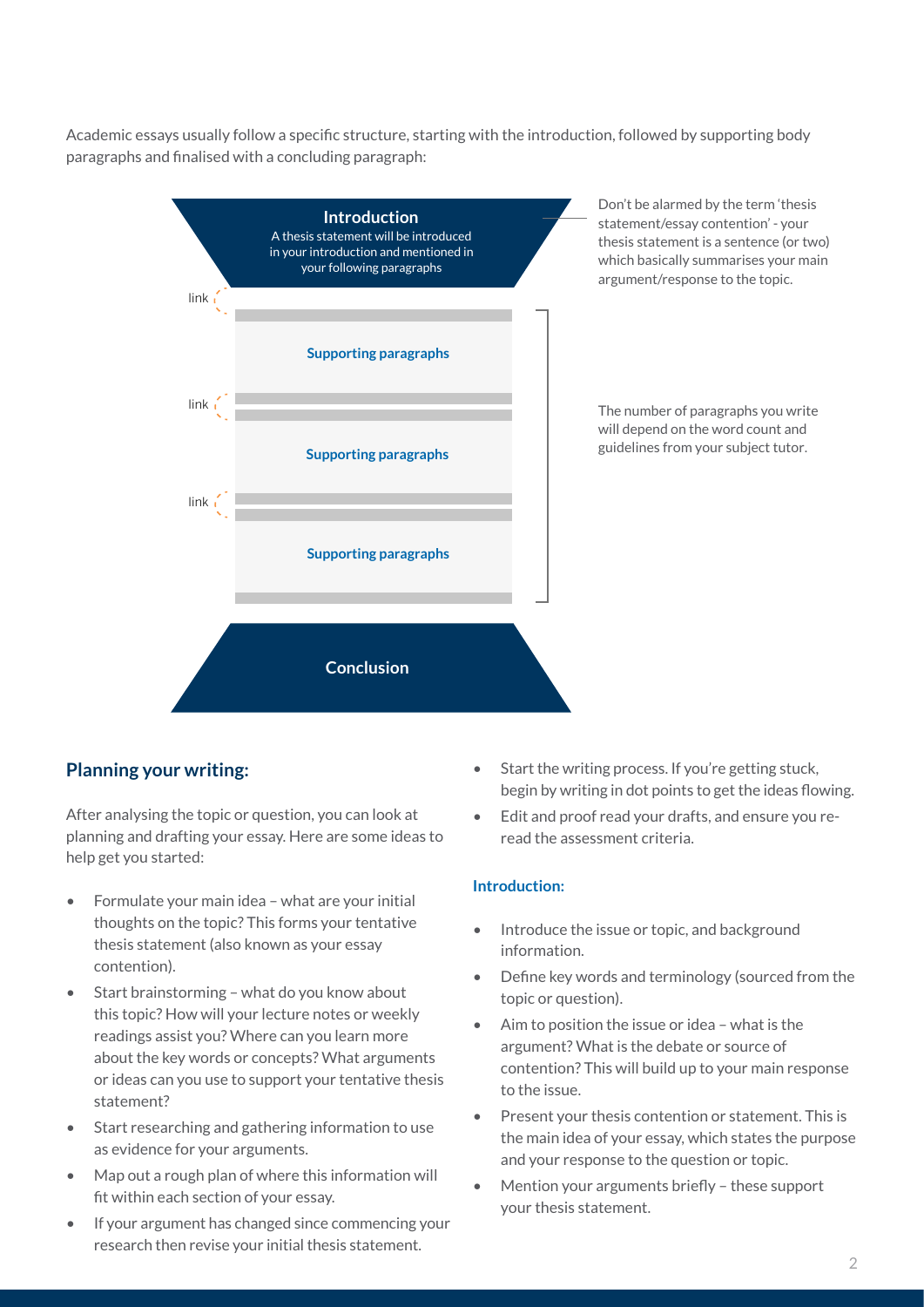

#### **What is a thesis statement/essay contention?**

- A statement that explains the purpose of the essay this shows the reader your position in response to the topic and what you will discuss in your essay. So it's important to be clear and logical.
- The thesis statement is explained and supported in the body paragraphs of your essay.
- The body paragraphs relate to the thesis statement and increase the persuasive force of your thesis statement.

#### **Body paragraphs:**

- Each paragraph should be a new single idea which is linked to your overall 'thesis'.
- The single idea should be introduced and developed through discussion, analysis and examination, with support of examples and evidence. Any statements made about the idea should be reinforced with evidence.
- One of the simplest ways to construct a paragraph is to follow the T.E.E.L structure:

| <b>TEEL PARAGRAPHS</b> |                                                                                                                  |  |
|------------------------|------------------------------------------------------------------------------------------------------------------|--|
| <b>Topic sentence</b>  | Begin the sentence by explaining to the reader what the paragraph will be about                                  |  |
|                        | Link this sentence to the thesis statement or to the previous paragraph                                          |  |
| <b>Explanation</b>     | Expand and develop the topic sentence                                                                            |  |
|                        | Include persuasive or analytical discussion of the idea                                                          |  |
| <b>Evidence</b>        | Reinforce your topic sentence with reliable, credible evidence (use your sources and<br>reference appropriately) |  |
| <b>Link</b>            | Summarise the paragraph by relating your idea back to the topic sentence                                         |  |

#### **Conclusion:**

- Conclude your essay by restating the thesis statement.
- Summarise the main arguments addressed in the body paragraphs.
- You can include a sentence about the implications or repercussions of the issue or topic.
- Provide a final thought on the topic, such as a recommendation or prediction.